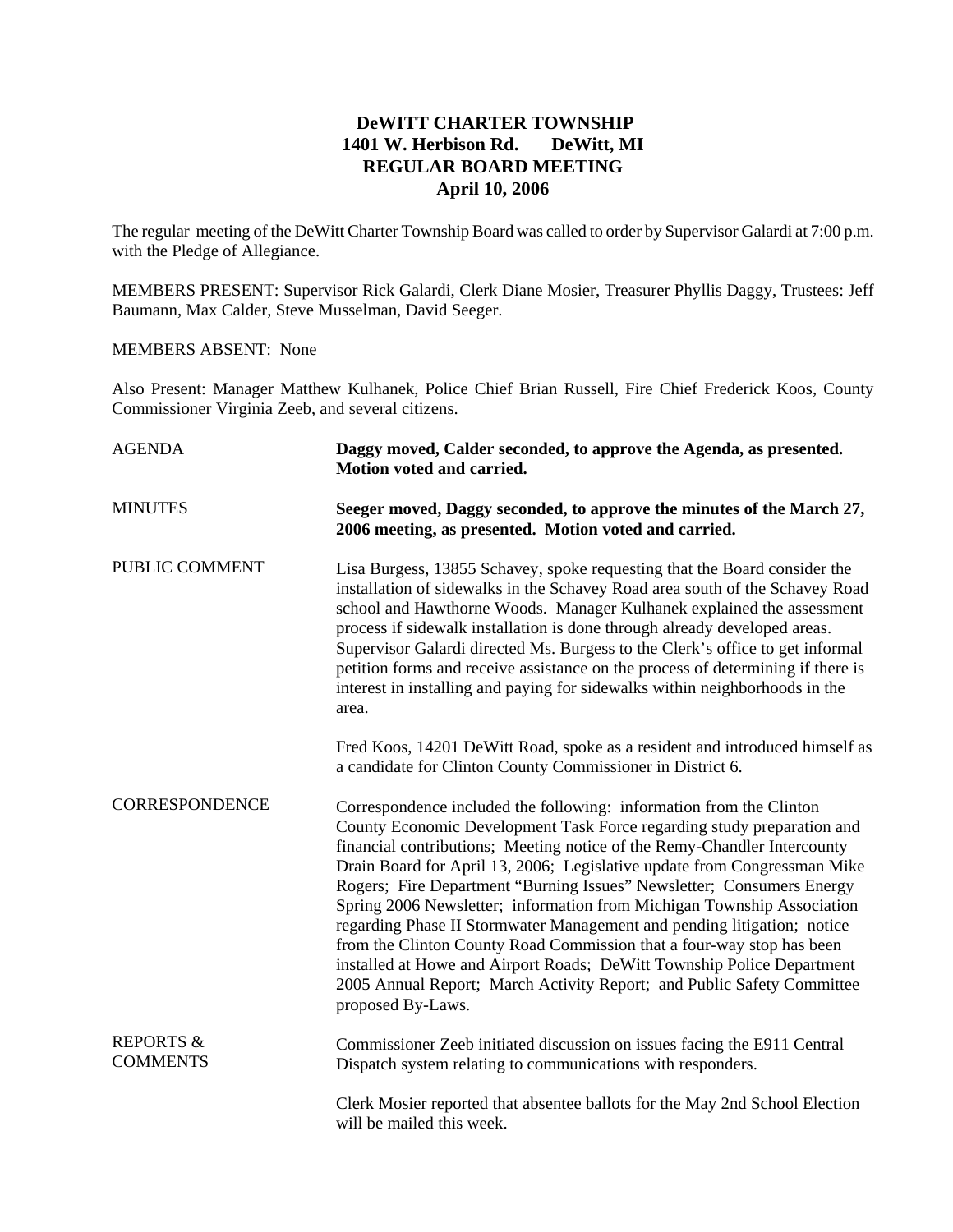| <b>Twp Board Minutes</b><br>April 10, 2006 Pg 2 | Manager Kulhanek reported the following: new patrol officer Steven Murphy<br>began work today; he has been working with Granger to complete the forms<br>nominating Granger Meadows Park for the Keep Michigan Beautiful Award;<br>the Township prevailed in arbitration over the most recent police department<br>grievance; in a jury trial decision the party causing turfing damage to Granger<br>Meadows Park was convicted of a charge reduced to a misdemeanor, and the<br>Judge will determine the damage award in the near future; he is working with<br>Library Director Prado to propose a plan for a satellite library to be located at<br>the Community Center; the Police and Fire special voted millage is up for<br>renewal this year at the Primary Election, with language to be presented to the<br>Board for approval at the next meeting; meetings continue to determine the<br>viability of the extension of Coleman Road; he is in the process of soliciting<br>bids for an irrigation system at Valley Farms Park athletic fields; although he<br>has received calls from the real estate company listing Gunnisonville School,<br>and from the media, we have received no contact from the Lansing School<br>District regarding their proposed sale of the property. |
|-------------------------------------------------|-----------------------------------------------------------------------------------------------------------------------------------------------------------------------------------------------------------------------------------------------------------------------------------------------------------------------------------------------------------------------------------------------------------------------------------------------------------------------------------------------------------------------------------------------------------------------------------------------------------------------------------------------------------------------------------------------------------------------------------------------------------------------------------------------------------------------------------------------------------------------------------------------------------------------------------------------------------------------------------------------------------------------------------------------------------------------------------------------------------------------------------------------------------------------------------------------------------------------------------------------------------------------------------------------|
| <b>VOUCHERS</b>                                 | Seeger moved, Musselman seconded, to approve General Fund Vouchers<br>48582-48637, Debt Retirement Fund Voucher 1018, Police Training Fund<br>Voucher 1163; Streetlight Fund Voucher 1413 & 1414; Sewer Fund<br>Voucher 2967, and Trust and Agency Fund Vouchers 4658 - 4662.<br>Motion voted and carried.                                                                                                                                                                                                                                                                                                                                                                                                                                                                                                                                                                                                                                                                                                                                                                                                                                                                                                                                                                                    |
| <b>UNFINISHED</b><br><b>BUSINESS</b>            | None.                                                                                                                                                                                                                                                                                                                                                                                                                                                                                                                                                                                                                                                                                                                                                                                                                                                                                                                                                                                                                                                                                                                                                                                                                                                                                         |
| <b>NEW BUSINESS</b><br>Open Space Committee     | Baumann moved, Musselman seconded, to concur with the Supervisor's<br>recommendation to appoint David Seeger, Kenneth Pung, Kimberly<br>Smerker, Harmony Gmazel and Philip Farhood to the Open Space Ad<br>Hoc Committee. Motion voted and carried.                                                                                                                                                                                                                                                                                                                                                                                                                                                                                                                                                                                                                                                                                                                                                                                                                                                                                                                                                                                                                                           |
|                                                 | Mr. Farhood introduced himself and thanked the Board for the opportunity to<br>serve the community.                                                                                                                                                                                                                                                                                                                                                                                                                                                                                                                                                                                                                                                                                                                                                                                                                                                                                                                                                                                                                                                                                                                                                                                           |
| <b>Indemnity Agreement-</b><br>Fire Department  | Calder moved, Seeger seconded, to approve the indemnity agreement<br>between DeWitt Charter Township and Eyde Company to allow the Fire<br>Department to utilize the structures on the property for training. Motion<br>voted and carried.                                                                                                                                                                                                                                                                                                                                                                                                                                                                                                                                                                                                                                                                                                                                                                                                                                                                                                                                                                                                                                                    |
| Resolution 060404<br><b>Slow Down Promotion</b> | Mosier moved, Daggy seconded, to adopt Resolution 060404 supporting<br>the "Slow Down to Get Around" promotion.                                                                                                                                                                                                                                                                                                                                                                                                                                                                                                                                                                                                                                                                                                                                                                                                                                                                                                                                                                                                                                                                                                                                                                               |
|                                                 | AYES: Daggy, Baumann, Calder, Seeger, Galardi, Musselman, Mosier<br><b>NAYS: None</b><br><b>Motion carried.</b>                                                                                                                                                                                                                                                                                                                                                                                                                                                                                                                                                                                                                                                                                                                                                                                                                                                                                                                                                                                                                                                                                                                                                                               |
| <b>COMMENTS</b>                                 | Fire Chief Koos updated the Board on a recent structure fire on Wieland<br>Road.                                                                                                                                                                                                                                                                                                                                                                                                                                                                                                                                                                                                                                                                                                                                                                                                                                                                                                                                                                                                                                                                                                                                                                                                              |
|                                                 | Trustee Seeger initiated discussion on the proposed sale of the Gunnisonville<br>School by the Lansing School District. It was determined that Manager<br>Kulhanek will contact the Lansing School District Superintendent to discuss<br>the property.                                                                                                                                                                                                                                                                                                                                                                                                                                                                                                                                                                                                                                                                                                                                                                                                                                                                                                                                                                                                                                        |